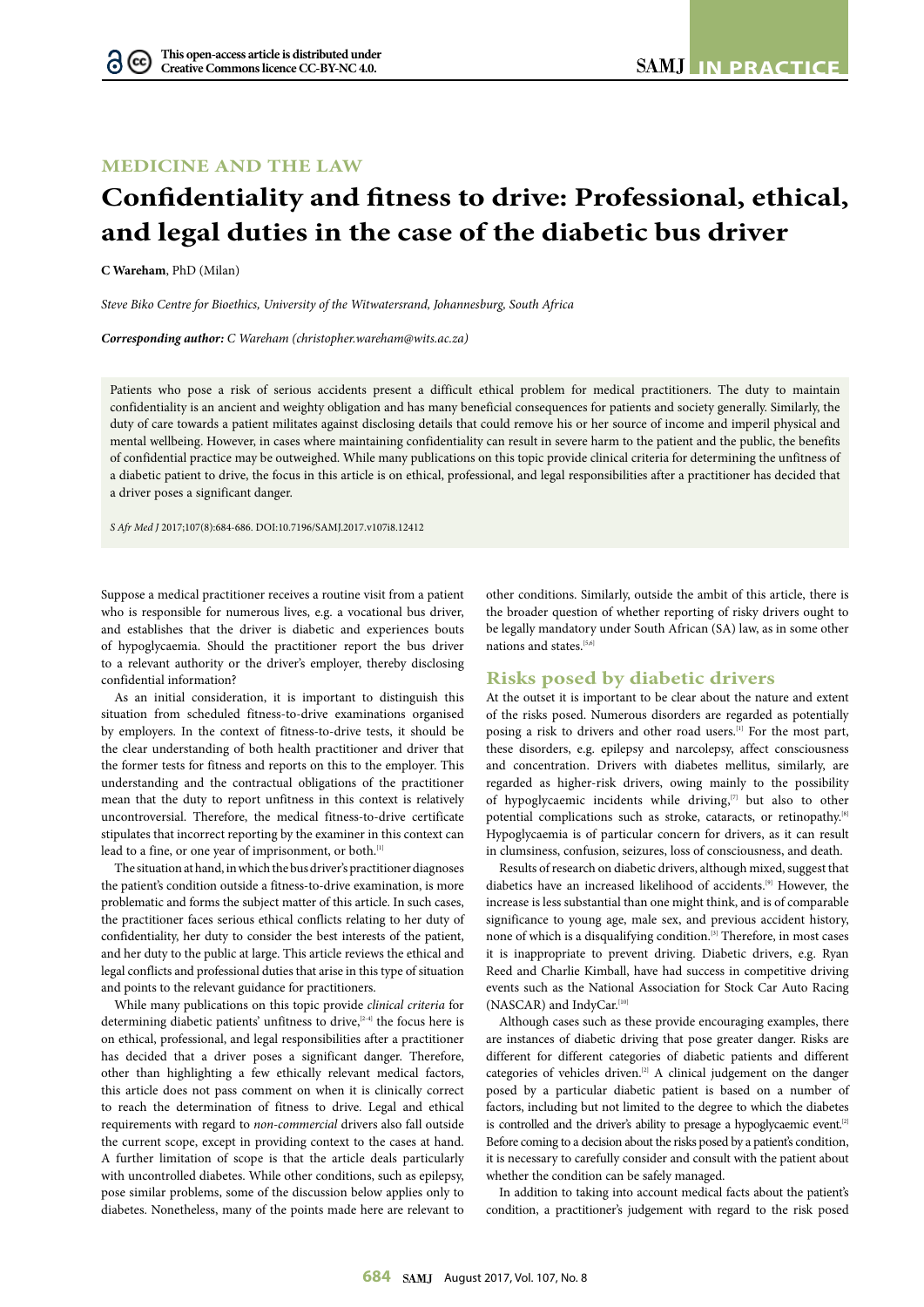by a patient must consider the type of driver and the type of vehicle. Commercial drivers who control large vehicles, such as minibuses, passenger buses, trucks, or aeroplanes, are regarded as special cases for two reasons. First, they are in control of a vehicle for longer, increasing the *likelihood* of a hypoglycaemic incident while driving or flying. Second, the vehicles they command are more lethal to passengers and the public, increasing the *magnitude* of harm likely to be caused.<sup>[3]</sup>

Medical facts about the patient's condition, and considerations of the risk posed, impact on a decision regarding the danger the patient presents. This article focuses on the following question: once a practitioner has determined that a driver does indeed pose a serious danger, what are her ethical, professional, and legal duties, and what concrete steps should she take?

# **Ethical duties**

Is it ethical for a practitioner to report a patient to her employer? There are conflicting ethical duties in such cases. Firstly, there is the duty of confidentiality,<sup>[11]</sup> which is expressed in the Hippocratic Oath: 'Whatsoever I shall see or hear in the course of my profession, as

well as outside my profession in my intercourse with men, if it be what should not be published abroad, I will never divulge.'[12]

Practitioners are sworn not to divulge information regarding their patients. This duty is underpinned by a number of ethical principles. In keeping with the ethical principle of non-maleficence (do not harm),<sup>[13]</sup> confidential relationships give patients confidence to report dangerous or embarrassing ailments that could harm themselves and others. A person who suspects she or he has diabetes is less likely to seek medical help if they believe they may consequently lose their job; this reluctance could contribute to the likelihood of harm.

Moreover, keeping information confidential is a way of respecting patient autonomy.[13] If patients do not wish information about themselves to be revealed, doctor-patient confidentiality provides some assurance that this will be respected. If confidentiality is violated and the patient is reported, respect for the doctor-patient relationship may be degraded.

A further ethical consideration against disclosing unfitness to drive is the notion that practitioners should always act in the best interests of their patient, which is encapsulated by the ethical duty of beneficence (do good).[13] Reporting a patient to their employer may deprive them and their family of their source of employment and income. In addition to depriving the family of material goods, lack of employment is thought to contribute to a decline in patient health, e.g. depression.  $^{\scriptscriptstyle [14]}$ 

However, if the patient is unfit to drive, she risks injury and death when she is behind a wheel. A practitioner's duties twin those of beneficence and non-maleficence, i.e. pulling in two directions. Moreover, beneficence and non-maleficence also apply to people other than the practitioner's patients. While the primary duty of care is to their patient, practitioners have a broader duty to society to try to prevent serious accidents and deaths.

A further, less-discussed ethical consideration is the practitioner's own good. Again, this pulls in two directions. On the one hand, as discussed below, reporting the incident may reduce the likelihood of civil action. On the other hand, the practitioner's reputation may suffer if others learn that confidentiality was broken. These ethical considerations mean that a decision about whether or not to report a patient is ethically fraught.

## **Professional responsibilities**

The Health Professions Council of SA (HPCSA) provides detailed guidelines on when it is acceptable to breach doctor-patient confidentiality. According to rule 13 of the HPCSA:

'A practitioner may divulge information regarding a patient only

if this is done, in terms of a Statutory provision; at the instruction of a court; in the public interest; with the express consent of the patient; with the written consent of a parent or guardian of a minor under the age of 12 years; in the case of a deceased patient with the written consent of the next of kin or the executor of the deceased's estate<sup>'[15]</sup>

As discussed in the section on legal responsibilities below, there is no statutory provision that requires practitioners to disclose a patient's risky condition. Therefore, the relevant factor is whether the disclosure is in the public interest. 'Public interest' refers to the good of the community, and the interests of individuals and groups. Clearly, the public interest clause is activated by the most risky categories of diabetic driver, as they may cause extensive harm.

A threat to the public interest does not, however, automatically justify disclosure. In such cases, the HPCSA guidelines hold that the practitioner 'must weigh the possible harm (both to the patient, and the overall trust between practitioners and patients) against the benefits that are likely to arise from the release of information'. (Section 8.2.4.2) Assuming that a qualified practitioner is satisfied that the commercial driver's condition presents a risk to public safety, and given the increased magnitude and likelihood of harm that may be caused, it seems uncontroversial that professional guidelines imply a responsibility to report the patient's condition.

# **Legal responsibilities**

The National Road Traffic Act 93 of 1996 disqualifies a person from holding a driver's licence if he or she suffers from 'uncontrolled diabetes mellitus'. Once diagnosed, the legal responsibility to report this disqualifying condition and turn in his or her licence rests on the driver, and he or she has a legal duty to do so within 21 days.

According to the Occupational Health and Safety Act 85 of 1993, Sections 8.2.d and 9.1, an employer also has a duty to reduce risks 'as far as reasonably practicable'. Therefore, if a commercial driver causes harm, an employer may also bear some responsibility if it is clear that they did not take reasonable measures to prevent potential harm, such as medical surveillance.

The National Health Act, Section 14.2, provides that disclosure of confidential information is permitted when 'non-disclosure of the information represents a serious threat to public health'. While a precise definition of 'serious' threat is not provided, it is reasonable that the threat posed by poorly controlled diabetic bus drivers is sufficiently serious that revealing of confidential information can be legally justified.

However, while disclosure is permitted, existing statutes contain no specific discussion of a practitioner's *responsibility* to report an unfit driver. In some parts of the world, practitioners are legally required to report potentially dangerous conditions such as diabetes and epilepsy and may be the subject of legal action if they do not.<sup>[16]</sup> This is not the case in SA.

Nonetheless, there appears to be at least a possibility of legal liability in the event that a diagnosed patient causes injury or death as a result of his or her condition. While a SA precedent is unavailable, a Californian case, *Tarasoff v Regents of UCLA*, has similar features. This case involved a mental health patient who threatened to kill his ex-girlfriend. The mental health practitioner did not warn the patient's ex-girlfriend and the patient stabbed her to death 2 months later. The court ruled that the practitioner was liable, as he failed to report a threat to public interest.<sup>[17]</sup>

There are differences between the cases of unfit drivers and mental health patients, which may be regarded as salient. First, in *Tarasoff v Regents of UCLA*, there was a clearly specified victim, while the bus